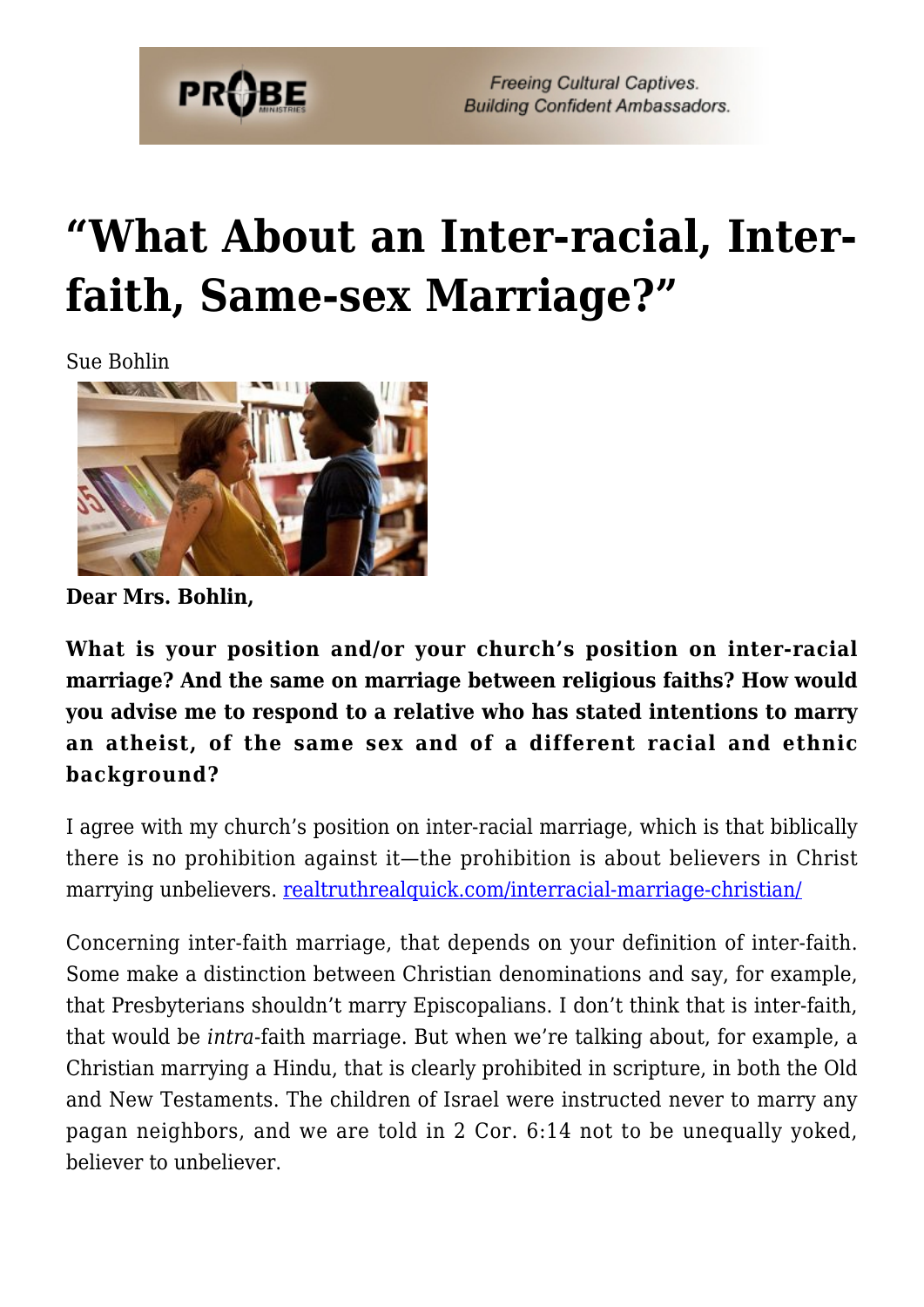

Concerning your relative: is s/he a believer in Jesus? Then I would ask them how they are dealing with the Bible's teaching not to marry a unbeliever, and the Biblical pattern of marriage as strictly between husband and wife (with no exceptions). Most of the time, people who do what they please regardless of what the Bible says, do so because they don't know what God has said in His word . . . or if they do, they dismiss it for a variety of reasons, all because they want what they want. There is a heart of rebellion there. If your relative is a believer, the biggest issue is the authority of the Bible and their refusal to submit to it.

If the relative is not a believer, God's standards and commands are STILL given "that it may go well with you," (stated 8 times in Deuteronomy)—they function like guardrails on a treacherous mountain road. If we stay inside of the guardrails, we are protected from careening off the cliff to disaster below. But this person's relationship with God—or rather, the lack of one—is the most important issue. If they're not a believer, they probably don't care what God has said, mistakenly thinking that the Bible's commands and restrictions don't apply to them. But that's like thinking, "If I don't believe in gravity, I can do what I please and get away with it." No. No one gets away with trying to violate the law of gravity . . . and eventually, they discover they can't get away with violating the law of God either. Their biggest need is salvation. They need to know that God's Son, Jesus, died for his/her sins, was buried and rose from the dead three days later so s/he could be reconciled to God. That need overshadows questions about who they want to marry.

I send this with a prayer that you will be able to speak the truth in love (Eph. 4:15) to your relative, and he or she will have ears to hear.

Blessings, Sue

Posted Nov. 22, 2015 © 2015 Probe Ministries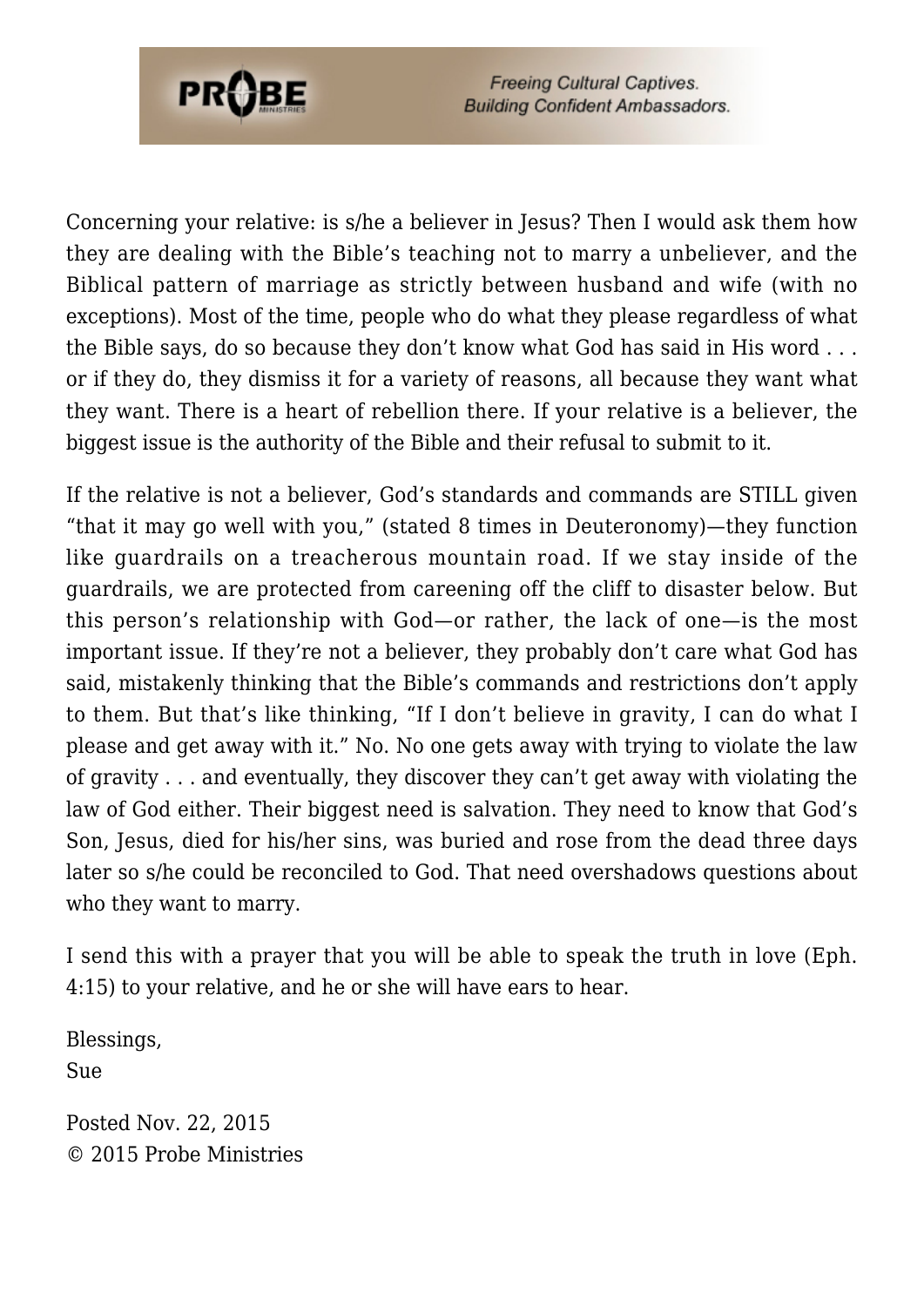

## **["What Does the Bible Say about](https://probe.org/what-does-the-bible-say-about-interracial-marriages/) [Interracial Marriages?"](https://probe.org/what-does-the-bible-say-about-interracial-marriages/)**

Kerby Anderson

## **What does the Bible say about interracial marriages, and what are your thoughts on this subject?**

The Bible does not prohibit interracial marriages, but that has not stopped people in the past from trying to "make" the Bible teach that it is wrong.

Here are some biblical principles that apply to race and interracial marriage:

1. We are one in Christ Jesus. The Bible teaches that in Christ there is neither Jew nor Greek. Galatians 3:28 – "There is neither Jew nor Greek, there is neither slave nor free man, there is neither male nor female; for you are all one in Christ Jesus."

2. We are one in creation. Acts 17:26 – "He made from one, every nation of mankind to live on all the face of the earth, having determined their appointed times, and the boundaries of their habitation."

We know that racial differences amount to very small changes in skin color (amount of melanin in skin), eye shape, hair color and texture. The differences that exist are often created by those with prejudices against particular groups of people.

The Bible does teach that Christians are not to be unequally yoked (2 Cor. 6:14). But that applies to the spiritual condition of your intended marriage partner.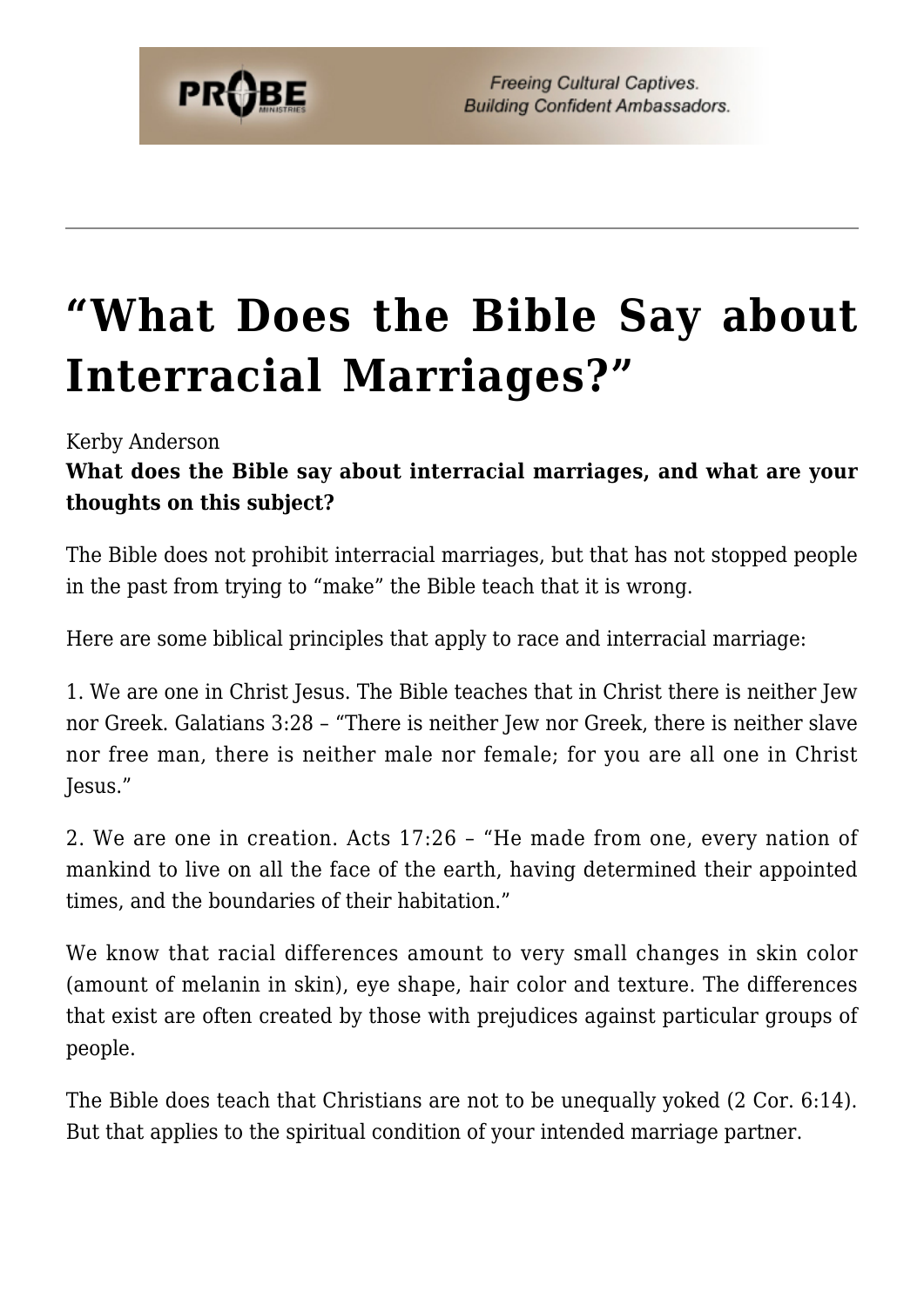

Mixed marriages (due to cultural or social differences) may face problems. So it would be wise to seek premarital counseling to consider how these differences might affect your communication in marriage and other important issues.

I hope that answers your question.

Kerby Anderson

Probe Ministries

**See Also** *Probe Answers Our Email***:** ["My Racist Parents Disapprove of My Boyfriend"](https://www.probe.org/my-racist-parents-disapprove-of-my-boyfriend/)

## **["My Racist Parents Disapprove of](https://probe.org/my-racist-parents-disapprove-of-my-boyfriend/) [My Boyfriend"](https://probe.org/my-racist-parents-disapprove-of-my-boyfriend/)**

Sue Bohlin

**I am a Christian. I have had a boyfriend for almost three years. He is a wonderful guy…inside and out. He is a strong Christian and we have great chemistry and are very like-minded in our habits, finances, etc. I love him very, very much.**

**The only thing is that we are an interracial couple… with him being Chinese-American and me being white. There are some cultural differences in that his family depends on him for support….and that**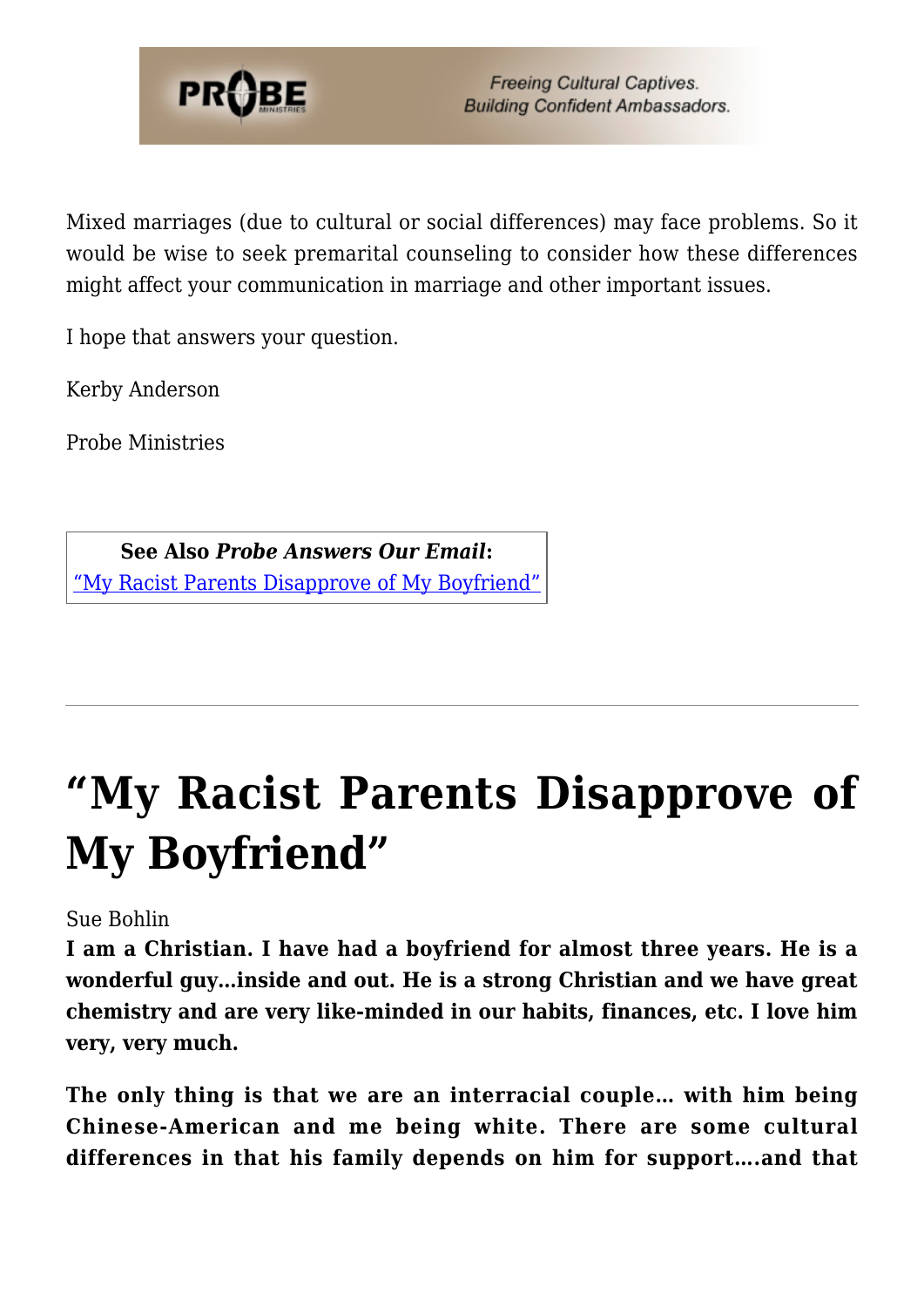

**worries me. (That in the future, he will never leave his family so we can start our own family.)**

**Also, he loves his mother and sister dearly and I feel that he compares me to them…which I can never meet up. I can't help but to feel jealous for the way he loves and puts his sister on a pedestal. I compare myself to her frequently and it is killing my confidence.**

**Furthermore, my parents (they are non-Christians) strongly disapprove of our relationship because of his race.**

**I guess my questions are: 1) What does the bible say about interracial dating /marriage and 2) Should I obey my parents or give in to their racism?**

**I am just overwhelmed and have lost myself in all these problems. I know God will keep us together if it is in His will…but I could really use some godly truth and insight to all these things. Can you offer some insight into my problem?**

The Bible makes distinctions between two kinds of people: believers and nonbelievers. It says nothing about interracial marriages. We have an article on that here: [www.probe.org/what-does-the-bible-say-about-interracial-marriages/](https://www.probe.org/what-does-the-bible-say-about-interracial-marriages/)

*Obeying* your parents is a command for children. Once we become adults, we are commanded to *honor* our parents. The difference is that once we're adults, we take our direction directly from God. We honor, not obey, our parents by listening to what they say and seriously considering it, and then doing whatever God leads us to do.

However, the cautions you express about your relationship are very serious and should be explored even if your parents were 100% for your marriage. You not only have a cultural difference, you have a situation where your boyfriend's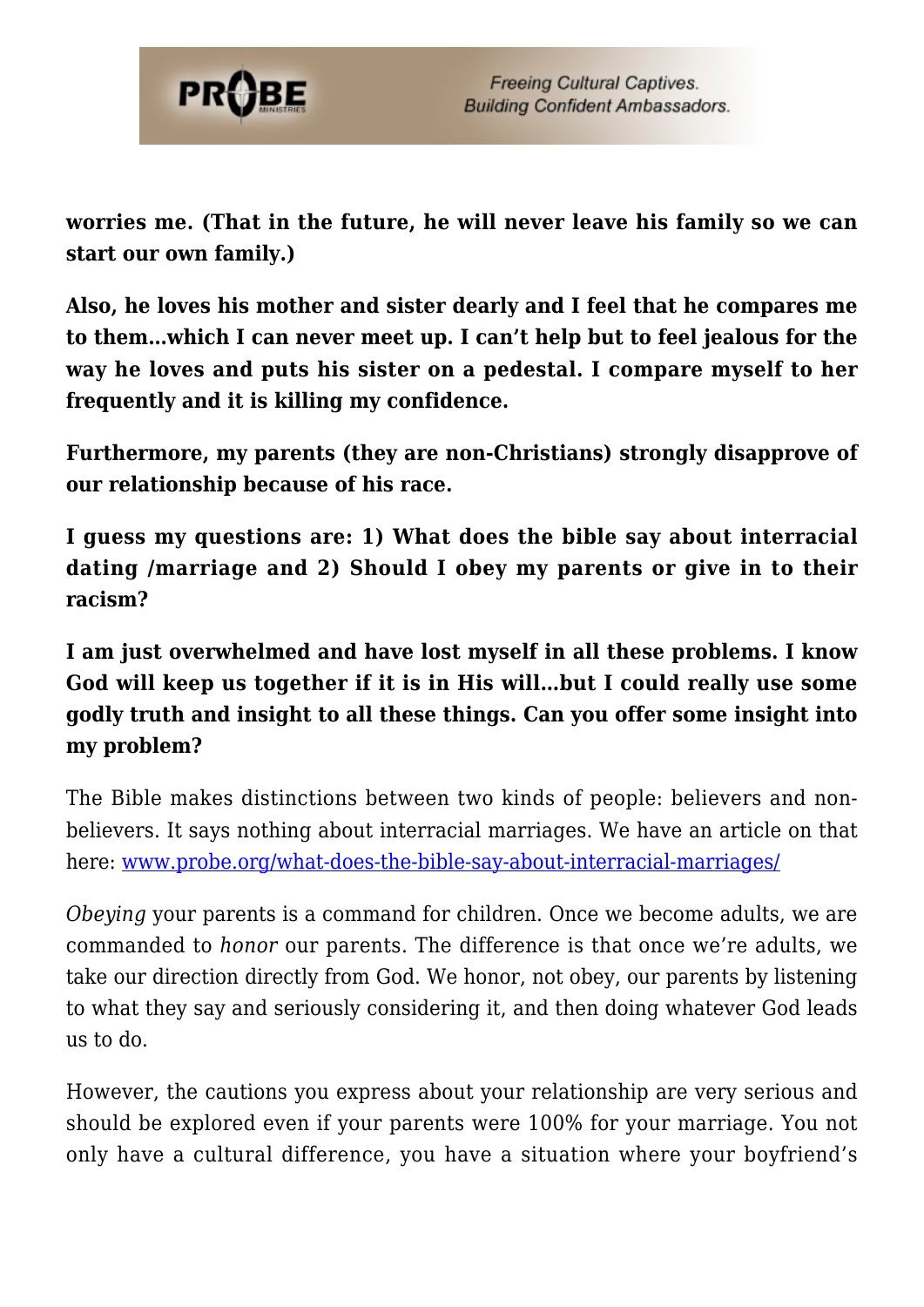

relationship with his mother and sister could very well be more important than his relationship with you. That's why Gen. 2:24 (later re-emphasized by Jesus Himself) says that a man should leave his mother and father (both physically and emotionally) and cleave (i.e., stick like Superglue) to his wife. If a man's primary emotional connection is to his family of origin instead of his wife, the marriage will be in trouble from day one.

You need to have a very frank talk with him about his emotional priorities. It may well be that this is a matter of your perception and not his reality, because of your own insecurities. If you fight jealousy and insecurity NOW, there's a good chance it will only get worse. That's a part of finishing growing up that you need to deal with before you marry anyone, but spend some time finding out who you are and what your strengths and "gift package" are so that you are content with YOU. If you're content with yourself and able to accept yourself, you won't waste emotional energy comparing yourself with others.

One other thing: if your boyfriend's emotional warmth toward his mother and sister is actually healthy and he would truly have no problem putting you first, then the fact that he has a good relationship with them is a good thing. It's when men are hostile and disrespectful toward female relatives that there is a red flag. (The other red flag is when a man bonds more with his female relatives than with his male relatives.)

I would suggest that you spend more time talking to him about this, especially your fears that he will never leave his family so you can start your own. There are many, many forces against marriages today. If you get married knowing that both families are not in agreement, you are adding a huge amount of stress to your relationship, because I can verify after 28 years of marriage that you don't just marry a person, you marry a family.

You need to read some good books on Christian marriage: **[FamilyLife.com](http://familylife.com/)** is a wonderful resource.